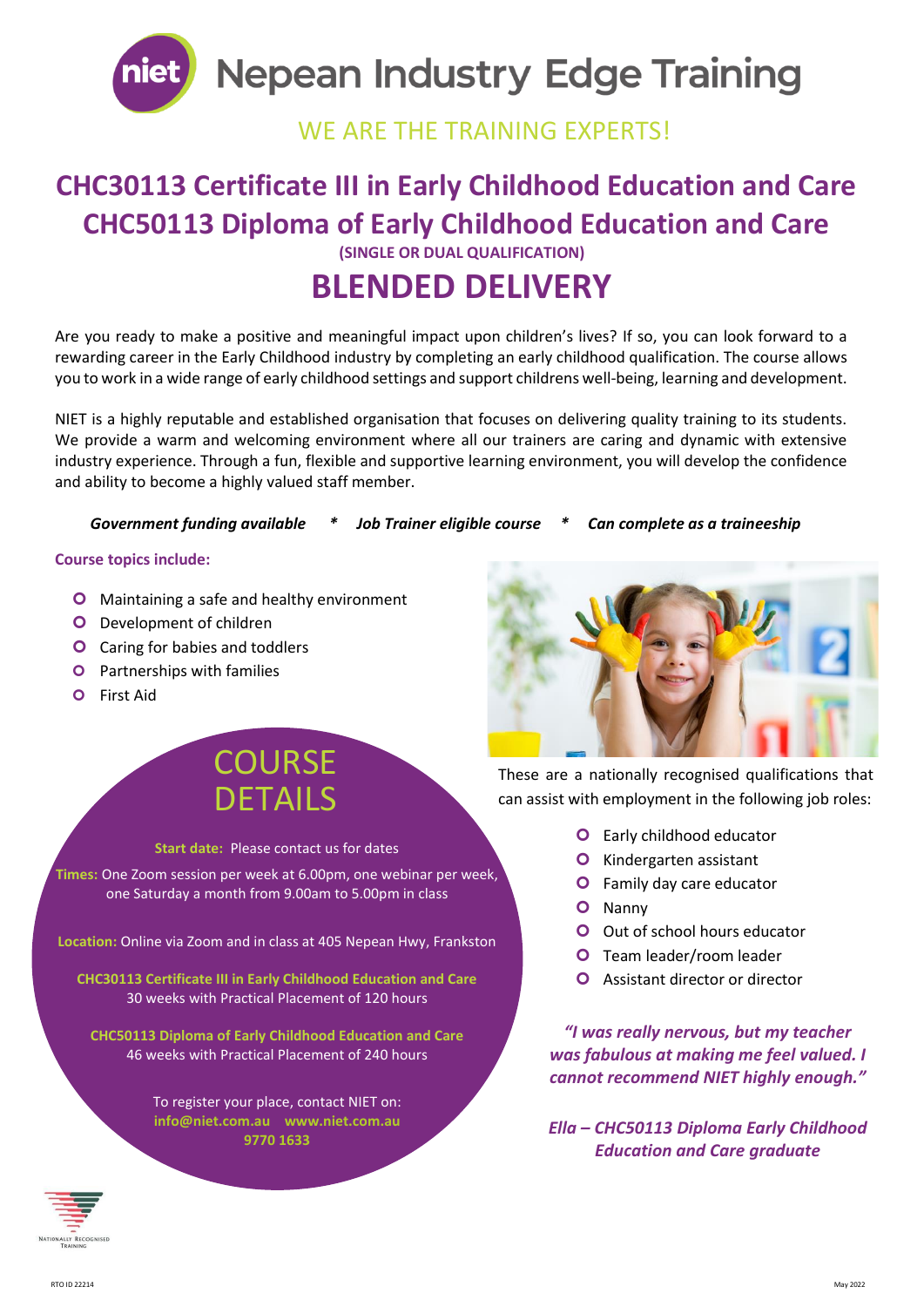## **CHC30113 Certificate III in Early Childhood Education and Care CHC50113 Diploma of Early Childhood Education and Care**



#### **Blended delivery course**

Blended delivery consists of attendance one night per week via an online Zoom meeting after watching a pre recorded webinar. The meeting and webinar are facilitated by the trainer who guides and supports students through all aspects of the course. One Saturday per month students are required to attended a face to face class where they are to complete the demonstration/simulation tasks for the units. During all sessions the trainer assists students with course content, assignments and general course work. Students are also able to gain individual help from their trainer. Students must maintain 80% attendance and keep up with successfully submitting assessments, or they can be withdrawn.

#### **Practical Placement**

Practical Placement allows students to complete work experience in a real life workplace. It gives students the opportunity to gain skills and put classroom knowledge into practice.

NIET has a range of places where students can undertake Practical Placement and gain valuable skills and connections. Students generally complete one day of placement during the course. Students are required to successfully complete the practical placement component of the course to gain the qualification.

For learners working in the industry, working hours may be used for practical placement with the approval of the employer.

#### **Assessment methods**

A range of assessment methods are used including:

- **O** Written assignments
- **O** Projects
- **O** Case studies and scenarios
- **O** Workplace tasks
- **O** Presentations
- **O** Practical Placement logbook
- **O** Practical Placement observations



#### **Education and support services**

Students are provided with a range of support services depending on their individual needs. All students have access to their trainer, who has extensive experience and expertise in the course content and industry. For further information regarding education and support services please phone us, as we are always happy to help.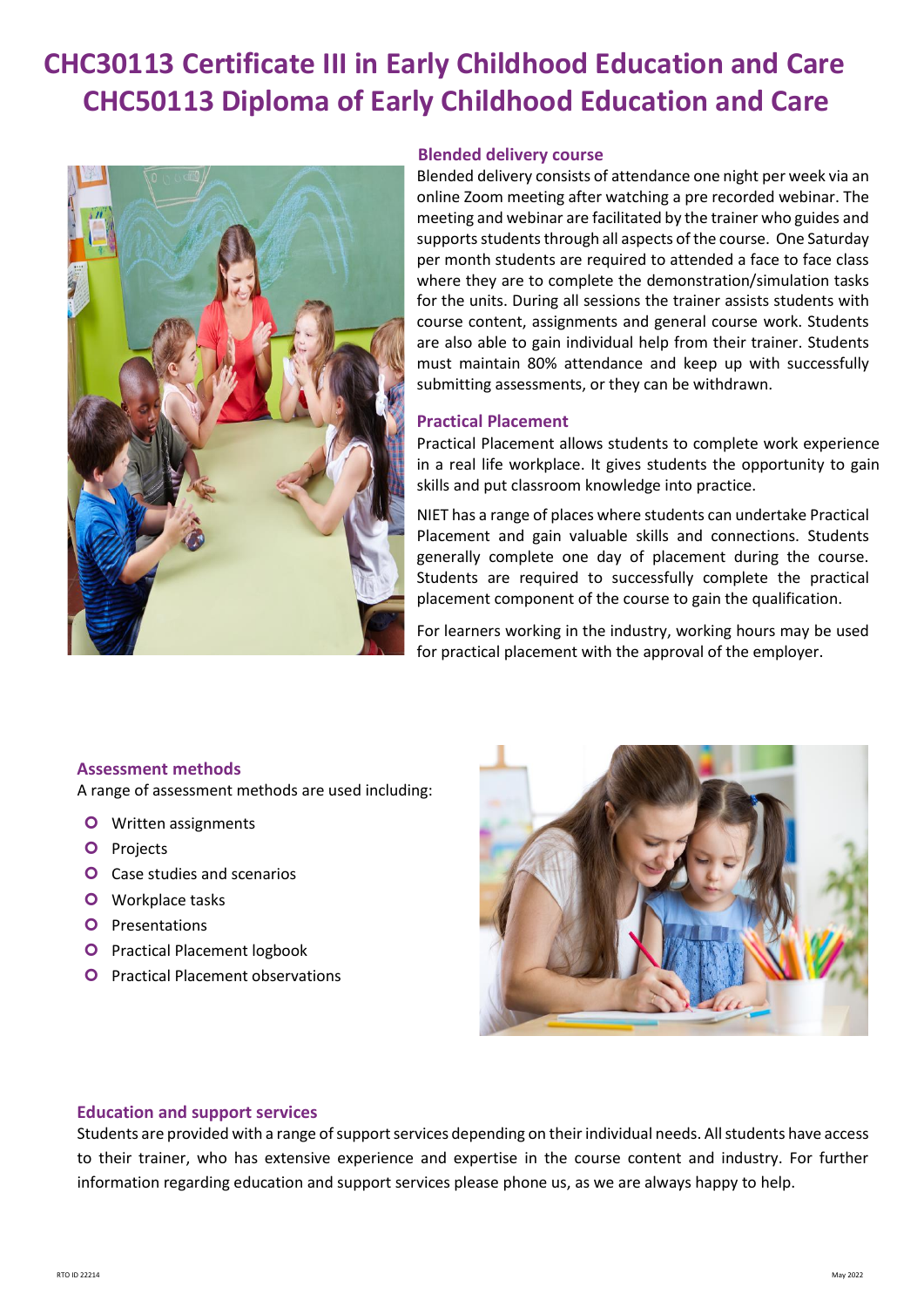### **CHC30113 Certificate III in Early Childhood Education and Care CHC50113 Diploma of Early Childhood Education and Care**

**CHC30113 Certificate III in Early childhood education and care has 18 units:** 15 core units, 3 elective units **CHC50113 Diploma of Early childhood education and care has has 28 units:** 23 core units, 5 elective units

| <b>Unit code</b> | <b>Unit name</b>                                                                       | Cert III /<br><b>Diploma</b> | CHC30113 Certificate<br>Education and<br>Childhood<br>III in Early<br>Care | Early Childhood<br>CHC503 Diploma of<br>Education and<br>Care |
|------------------|----------------------------------------------------------------------------------------|------------------------------|----------------------------------------------------------------------------|---------------------------------------------------------------|
| HLTAID004        | Provide an emergency first aid response in an education and care setting               | <b>Both</b>                  | Core                                                                       | Core                                                          |
| CHCDIV001        | Work with diverse people                                                               | Both                         | Elective                                                                   | Elective                                                      |
| CHCDIV002        | Promote Aboriginal and/or Torres Strait Islander cultural safety                       | <b>Both</b>                  | Core                                                                       | Core                                                          |
| CHCECE001        | Develop cultural competence                                                            | <b>Both</b>                  | Core                                                                       | Core                                                          |
| HLTWHS001        | Participate in workplace health and safety                                             | Cert III                     | Core                                                                       |                                                               |
| CHCECE012        | Support children to connect with their world                                           | Cert III                     | Elective                                                                   |                                                               |
| CHCLEG001        | Work legally and ethically                                                             | Both                         | Core                                                                       | Core                                                          |
| CHCPRT001        | Identify and respond to children and young people at risk                              | <b>Both</b>                  | Core                                                                       | Core                                                          |
| CHCECE009        | Use an approved learning framework to guide practice                                   | <b>Both</b>                  | Core                                                                       | Core                                                          |
| CHCECE002        | Ensure the health and safety of children                                               | Both                         | Core                                                                       | Core                                                          |
| CHCECE007        | Develop positive and respectful relationships with children                            | <b>Both</b>                  | Core                                                                       | Core                                                          |
| CHCECE005        | Provide care for babies and toddlers                                                   | Both                         | Core                                                                       | Core                                                          |
| CHCECE003        | Provide care for children                                                              | <b>Both</b>                  | Core                                                                       | Core                                                          |
| CHCECE004        | Promote and provide healthy food and drinks                                            | <b>Both</b>                  | Core                                                                       | Core                                                          |
| CHCECE011        | Provide experiences to support children's play and learning                            | Both                         | Core                                                                       | Elective                                                      |
| CHCECE013        | Use information about children to inform practice                                      | <b>Both</b>                  | Core                                                                       | Elective                                                      |
| CHCECE010        | Support the holistic development of children in early childhood                        | <b>Both</b>                  | Core                                                                       | Elective                                                      |
| CHCECE017        | Foster the holistic development and wellbeing of the child in early childhood          | Diploma                      |                                                                            | Core                                                          |
| CHCECE018        | Nurture creativity in children                                                         | Both                         | Elective                                                                   | Core                                                          |
| HLTWHS003        | Maintain work health and safety                                                        | Diploma                      |                                                                            | Core                                                          |
| CHCECE016        | Establish and maintain a safe and healthy environment for children                     | Diploma                      | $\blacksquare$                                                             | Core                                                          |
| CHCECE020        | Establish and implement plans for developing cooperative behaviour                     | Diploma                      | $\blacksquare$                                                             | Core                                                          |
| CHCECE021        | Implement strategies for the inclusion of all children                                 | Diploma                      | $\sim$                                                                     | Core                                                          |
| CHCECE022        | Promote children's agency                                                              | Diploma                      | ÷.                                                                         | Core                                                          |
| CHCECE023        | Analyse information to inform learning                                                 | Diploma                      | $\sim$                                                                     | Core                                                          |
| CHCECE024        | Design and implement the curriculum to foster children's learning and development      | Diploma                      | $\overline{\phantom{a}}$                                                   | Core                                                          |
| CHCECE019        | Facilitate compliance in an education and care service                                 | Diploma                      | ÷.                                                                         | Core                                                          |
| BSBSUS501        | Develop workplace policy and procedures for sustainability                             | Diploma                      | $\sim$                                                                     | Elective                                                      |
| CHCECE025        | Embed sustainable practices in service operations                                      | Diploma                      | $\blacksquare$                                                             | Core                                                          |
| CHCECE026        | Work in partnership with families to provide appropriate education & care for children | Diploma                      | $\sim$                                                                     | Core                                                          |

You can choose to complete the CHC30113 Certificate III in Early Childhood Education and Care qualification, or continue on to complete the CHC50113 Diploma of Early Childhood Education and Care. When continuing on to complete the dual qualification you will receive credits towards the units you have already completed.

Applicants who wish to select other electives should contact NIET to determine if the applicants preferred units fit the packaging rules and if NIET has the resources to deliver the unit. This will be dealt with on a case by case basis.

#### **Funding, fees and charges**

This training is delivered with Victorian and Commonwealth Government funding. Individuals with disabilities are encouraged to access training subsidised through the Skills First Program. Fees are published in full at [niet.com.au](http://www.niet.com.au/)

| <b>Qualification</b>                                           | Government<br>funded<br>concession | <b>Government</b><br>funded | <b>Fee For Service</b> |
|----------------------------------------------------------------|------------------------------------|-----------------------------|------------------------|
| CHC30113 Certificate III in Early Childhood Education and Care | \$150.32                           | \$324.00                    | \$2,999                |
| CHC50113 Diploma of Early Childhood Education and Care         | Not applicable                     | \$395.00                    | \$8,830                |

 RTO ID 22214 May 2022 Fees must be paid in full two weeks before the course commences to secure your place. Payment plans are available with weekly, fortnightly, or monthly repayments. Payment plans attract a \$75 setup fee. A maximum of \$1,500 can be made for course payments. Payments over \$1,500 will be made over the duration of the course.